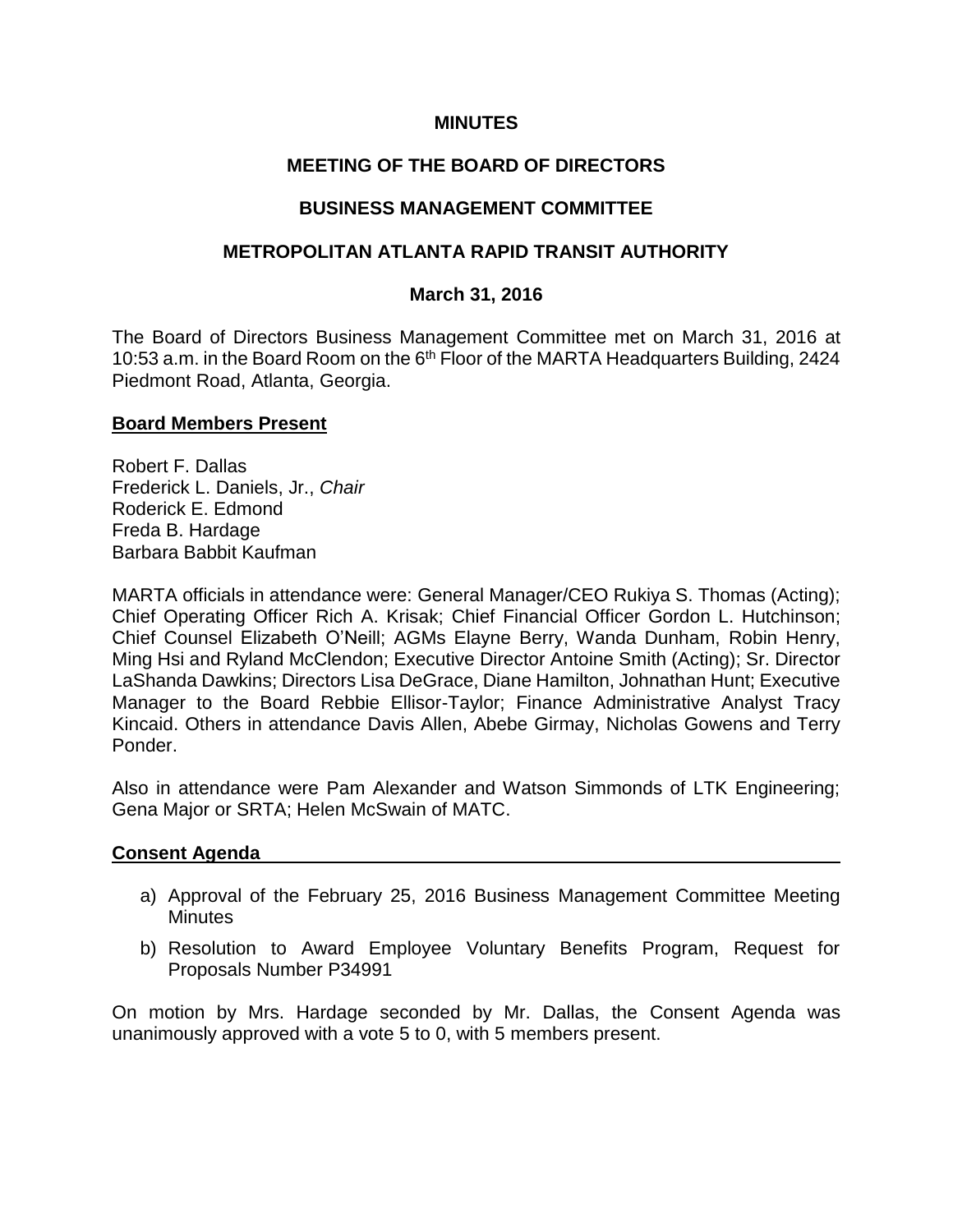### **Individual Agenda**

## **Resolution Authorizing the Award of Multiple Contracts for Printing Paper for Authority-Wide Use, IFB B36363**

Mrs. DeGrace presented this resolution for Board of Directors' approval authorizing the General Manager/CEO or his delegate to enter into contracts with Athens Paper Company in the amount of \$164,294.00 and Mac Papers, Inc. in the amount of \$191,319.15 for Printing Paper for Authority-Wide Use, in the total Contract award amount of \$355,613.15.

On motion by Mrs. Kaufman seconded by Mrs. Hardage, the resolution was unanimously approved with a vote 5 to 0, with 5 members present.

### **Resolution Authorizing Award of Multi-Functional Printers (MFPs) Lease and Maintenance Services, Request for Proposals P33231**

Mrs. Hamilton presented this resolution for Board of Directors' approval authorizing the General Manager/CEO or his delegate to enter into a contract with Ricoh USA, Inc. for Multi-Functional Printers (MFPs) Lease and Maintenance Services.

Dr. Edmond asked why are there no DBEs

Ms. Smith currently there are no certified DBEs in MARTA database that provide these services.

Dr. Edmond said it is hard to conceptualize that no minority or female-owned businesses can provide these services. He added that he was not prepared to move forward with the vote.

Mr. Daniels asked why does color print slower.

Mrs. Hamilton said because it is mostly used and uses more cartridges.

Mr. Daniels asked how will it be monitored.

Mrs. Hamilton said MARTA Information Technology (IT) currently monitors printing.

Mrs. Thomas said this contract will allow MARTA to better track who uses the printer and how often, which will help to reduce waste.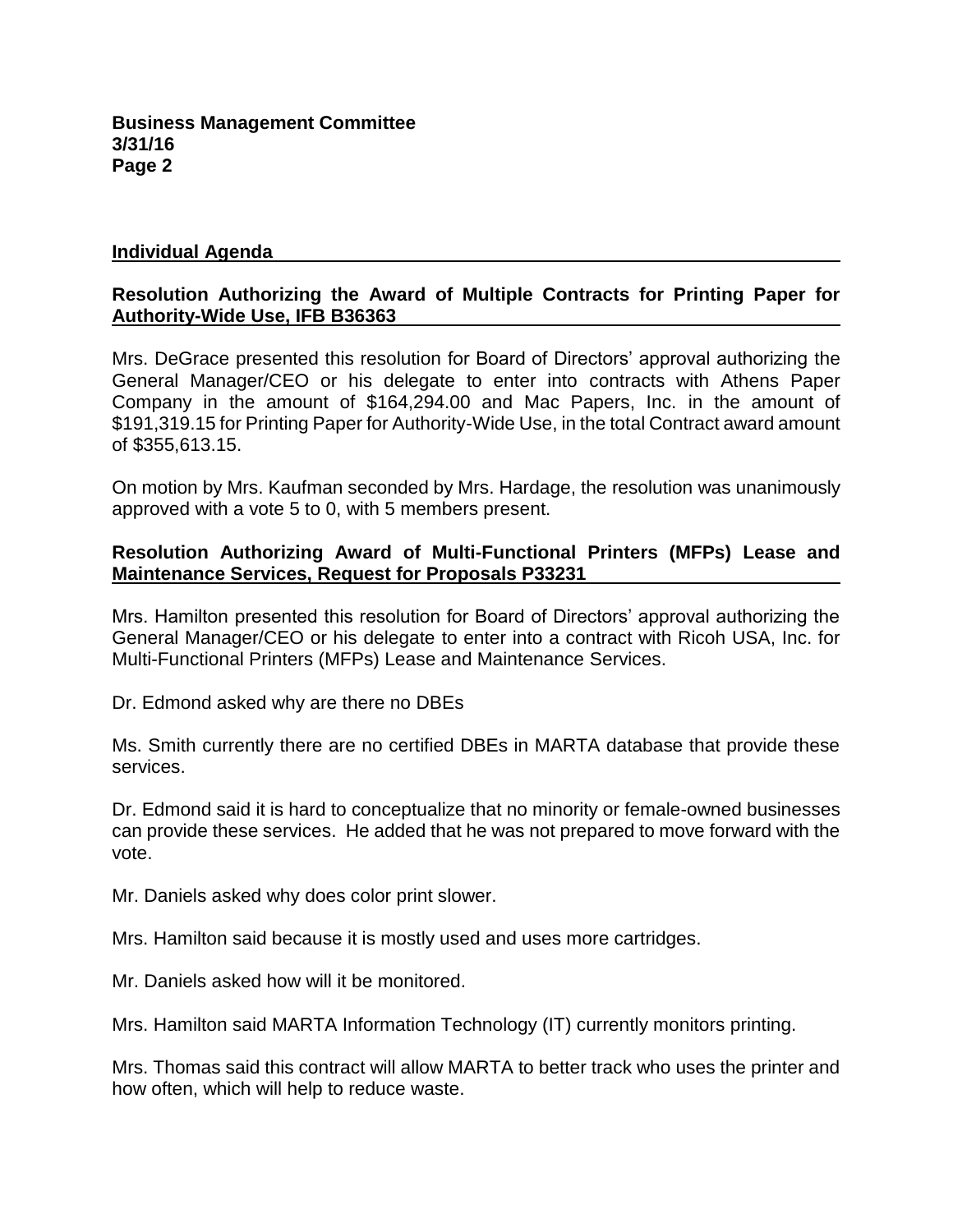### **Business Management Committee 3/31/16 Page 3**

Mr. Daniels asked will this prevent employees from printing personal documents.

Mrs. Hamilton said IT will not be able to see what an employee is printing but who is printing, which will significantly reduce personal use.

Mr. Daniels said he wants to be sure that it is being properly monitored.

On motion by Mrs. Kaufman seconded by Mrs. Hardage, the resolution was approved with a vote 3 to 0, with 5 members present.

Mr. Daniels abstained.

Dr. Edmond voted no.

### **Briefing – FY2016 January Budget Variance Analysis and Performance Indicators**

Mr. Hutchinson briefed the Committee on the FY2016 January Budget Variance Analysis and selected Performance Indicators.

- January summary
	- o Surplus of revenues over expenditures was \$6.2M, \$1.8M better than budget
	- o Revenues were \$.4M under budget
	- o Expenditures were \$2.2M less than budget
	- $\circ$  This has been a recurring theme for a number of months for the Authority
- There has been a continued softness under Revenues but MARTA's performance on the expenses has been good enough to keep the Authority positive
- Combined Sales Tax is under budget by \$1.7M, with Ad Valorem receipts for the month being right on budget
- There was also some softness in Passenger Revenue
- Overtime continues to run high, but MARTA remains positive when combined with Salaries
- Year-to-Date (YTD) Revenues are \$26.2M over Expenditures, \$14.5M better than budget; Revenues were \$1M under budget and Expenditures were \$15.5M less than budget
- YTD Sales Tax is \$9.2M weaker than anticipated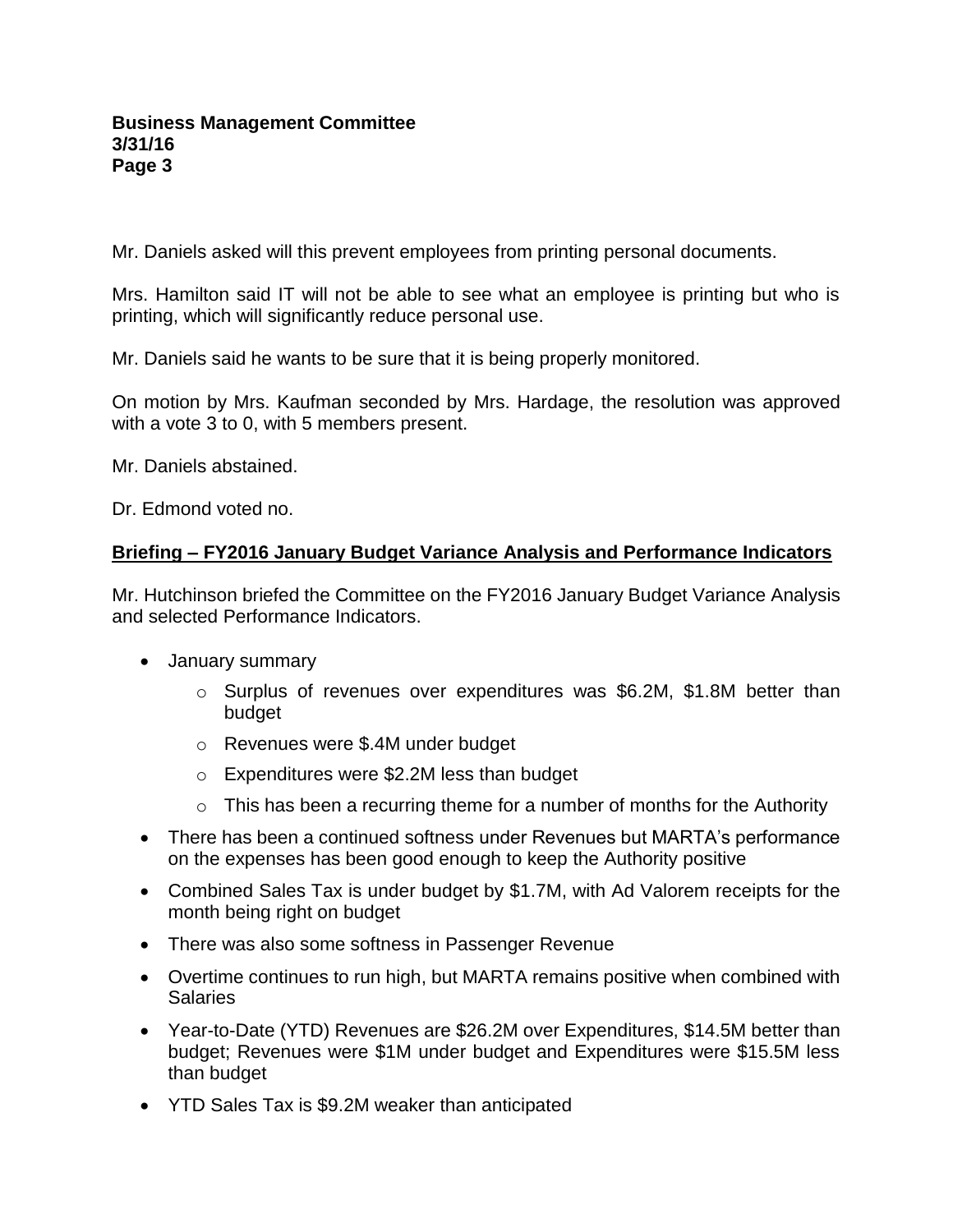### **Business Management Committee 3/31/16 Page 4**

- Ad Valorem Tax is also under budget YTD
- YTD Benefit costs continue to run under budget
- Tax receipts are consistently higher than prior year but less than budget every month, with the exception of the last two months that were the result of holiday sales period
- Gross Labor Cumulative Expenses is consistently below budget; primarily due to labor rates it is higher than prior year
- Combined Ridership is on a three month downward trend and for the first time below budget and prior year – Rail is holding up a little better, but Bus is disconcerting
- Mobility Ridership has been consistently above projections and prior year; however this costs the Authority more money because each extra ride only covers a fraction of the cost of the service
- Bus OTP has seen some improvement and is above target but below prior year
- Bus MDBF has seen a significant decline and is below target but still above prior year

Mr. Daniels asked what caused the decline in Bus MDBF.

Mr. Krisak said it is primarily due to the MDBF of the new bus fleet being lower than anticipated. There are a couple of fixes in place that MARTA has been in communication with New Flyer about, so it is expected to increase. There are some issues with the subsuppliers and once those are resolved there will be improvement in MDBF.

Mr. Daniels said car sales are up, but the Authority's Ad Valorem tax receipts are down.

Mr. Hutchinson said Mr. Daniels made a good point. He added that staff would take a look into what may be the cause.

Mrs. Kaufman said the decline in Ridership is likely due to declines in gas prices but the Authority should consider people using Uber.

Mr. Daniels said MARTA has partnered with Uber.